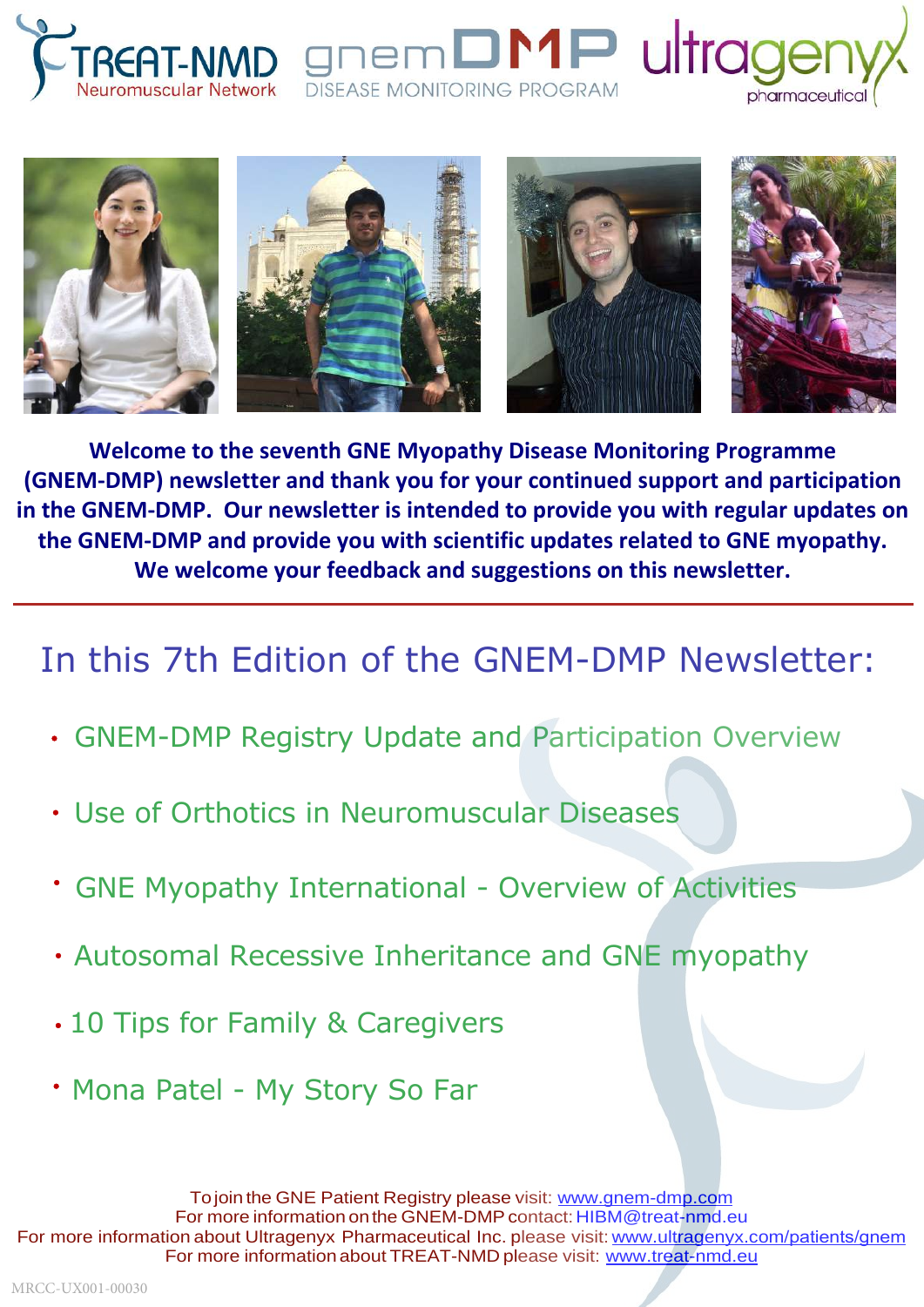



**January 2017 saw the GNEM-DMP registry surpass 300 registered participants, a fantastic achievement that could only have been achievable by the amazing support and contribution of every patient, clinician, patient organisation, caregiver and other advocate of the study across the globe. Thank you for all of your support!**

The registry was first made live online in March 2014 and within one year had recruited 157 participants from 21 different countries. This amazing recruitment drive was only possible due to the incredible support we received from the wider GNE community. The registry on average recruits 9 new participants per month (Fig 2) and through this continued supply of participant information, the registry is still able to guide



researchers in the design of clinical trials and development of potential treatments. With the registry bringing together people with GNE myopathy; doctors, researchers and treatment developers are able to collect and share the anonymous disease information to help improve the standard of care for everyone with GNE myopathy, whilst opening doors to a greater understanding and future treatment of the disease.

Today, the registry has been active in recruiting participants for three years and the current number of members stands at 305 spanning 31 countries across 5 continents (Fig 3). The aim of the registry is to become a useful resource for participants where they are able to track their disease progression over time against other members of the registry. In order to be able to do this, the registry requires all participants to provide longitudinal data for up to 15 years (to complete questionnaires at different intervals: initially 6 months after completing their first questionnaire, then again at 12 month intervals). Every registry participant is able to log in to their online account and view all information that they have previously provided in the form of answers to the questionnaires. The registry curator notifies participants that they are due to complete a follow up questionnaire by emailing them well in advance of the questionnaire deadline – however participants are able to log in to the registry at any point to see if a questionnaire is available to them. Your primary registry contact is available at **hibm@treat-nmd.eu**

#### **Tips for all Registry Participants**

•Keep a Record of your username and password so that you don't have any problems accessing your registry account – but remember to keep your details secure!

• If you do have any problems accessing your account on the registry contact the curation team at hibm@treat-nmd.eu

• Ensure that emails from hibm@treat-nmd.eu or phillip.cammish@ncl.ac.uk do not direct to your spam junk folder – the curation team send numerous emails to participants about a range of GNE related topics and we wouldn't want any participant to miss out!

• Ensure that you answer as many questions in each questionnaire as you are able to – each answer provides vital information that helps power research in to GNE myopathy.

•If you are ever unsure about your participation in the registry get in touch with us!

• If you are a caregiver, friend or family member of a participant in the registry whose circumstances may have changed which affects their participation in the registry, please let us know.

•Archive of all GNEM-DMP newsletters available at: www.gnem-dmp.com/Home/Newsletters

**Fig 2: Monthly Breakdown and Average of Registry Participants per Month**



Mar-14 <sup>I</sup>May-14 <sup>|</sup> Aug-14 <sup>|</sup> Nov-14 <sup>|</sup> Jan-15 <sup>|</sup> Apr-15 <sup>|</sup> Jul-15 | 'Sep-15 | Dec-15 | Mar-16 | May-16 | Aug-16 | Nov-16 | Jan-17<br>Apr-14 Jul-14 Sep-14 Dec-14 Mar-15 May-15 Aug-15 Nov-15 Jan-16 Apr-16 Jul-16 Sep-16 De **Date**



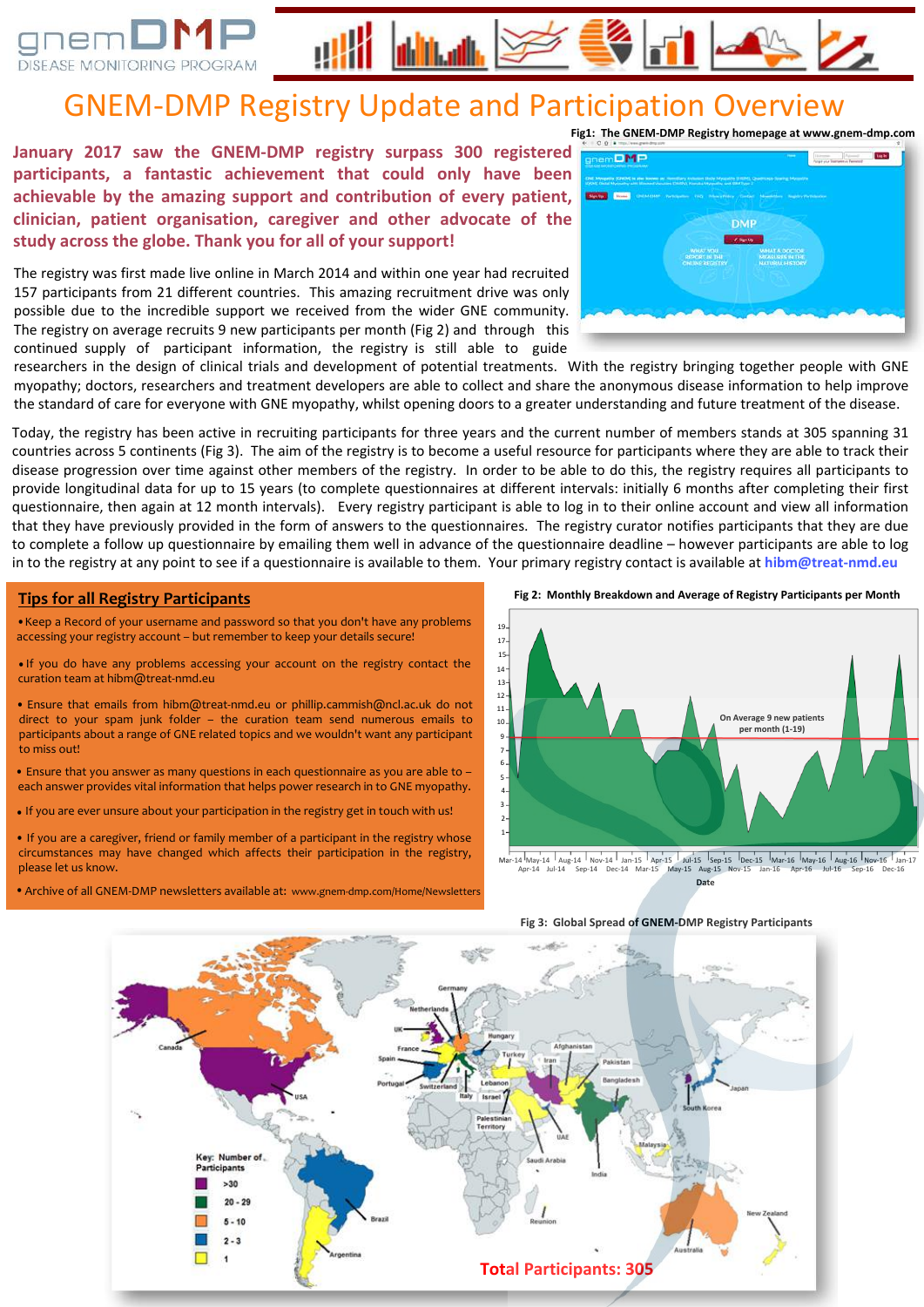# **Use of Orthotics in Neuromuscular Diseases -**

**Information from the Physio team based in Newcastle, UK.**



**Many people who are diagnosed with GNE myopathy will already use orthotics on a daily basis to help with their mobility, or at some point in their lives will need to use them. People visiting the clinical centre in Newcastle UK, often have a wide range of questions about the use of orthotics, which the physio team based at the John Walton Muscular Dystrophy Research Centre are able to help with. In this article Dionne Moat, who is a Neuromuscular Research Physiotherapist shares information on a wide range of topics related to orthotics specifically related to their use in patients with GNE myopathy.** 

#### **What is an orthotic?**

An orthotic is defined as 'an externally applied device used to modify the structural and functional characteristics of the neuromuscular and skeletal systems'<sup>(1)</sup>. They come in a variety of shapes, sizes and materials and can be used for many different reasons for different parts of the body but primarily lower limbs.

#### **What are they used for?**

Orthotics are prescribed to maintain or improve range of movement, improve the position of a joint, to restrict unwanted movement, help manage pain, to improve function or any combination of the above. Depending on the condition, the symptoms and problems the patient is experiencing will determine which type of orthotic is recommended.

#### **What are they commonly used for in GNE?**

One of the most common initial presenting symptoms in GNE is 'foot drop<sup>'(2)</sup>. Foot drop in neuromuscular disease such as GNE is caused by weakness of the dorsi flexor muscles<sup>(3)</sup>. These are the muscles on the front of the lower leg (shin) and are responsible for pulling the ankle upwards. In some cases, or as the disease progresses, other muscles around the ankle may become weak as well causing the foot to become weak and the ankle unstable. Weakness in these muscles around the ankle also increases the risk of developing tightness in the calf muscles<sup>(4)</sup>. Weakness around the ankle or 'drop foot' can have a significant impact on walking, function and confidence<sup>(5)</sup>. Walking changes as a result of ankle weakness as an inability to pull the ankle and foot upwards during walking makes it more difficult to clear the foot and can lead to catching the foot, causing trips and falls.

#### **Fig 1: Normal walking pattern of ankle lifting and toes clearing the floor. Fig 2: Pattern** <br>**lifting and toes clearing the floor.**





**of walking with footdrop where ankle does not lift and toes catch the floor as leg swings through.** 

This in turn may lead to anxiety and loss of confidence and can mean people do less walking. This reduction in physical activity may lead to secondary weakness caused by deconditioning<sup>(5)</sup>. However this disuse atrophy unlike the underlying muscle weakness caused by GNE can be reversed if activity is improved. Orthotic provision is commonly used in the management of drop foot in neuromuscular disease $(4,5,6)$  and provision is based upon clinical expertise and reasoning by the clinician and orthotist<sup>(5)</sup>. The success of the orthotic is usually measured by the patients' experience of wearing it over time and also some measures of function that the clinician might record. For example, how quickly or far the patient can walk, how they move around or how they perform everyday activities using the orthotic compared to without.

The aim of using an orthotic in the management of foot drop is to provide the required level of support to the foot and ankle to maintain a good position and to ultimately improve walking and the patients ability to perform daily activities safely and efficiently. The orthotic helps to prevent catching the foot during walking reducing the risk of falls. It can also help reduce some of the aches and pains which develop as a result of people altering their walking due to the foot drop(5,6) .

#### **Types of orthotics for foot drop**

There are MANY different types of orthotic splints and what is suitable for one person, may not be suitable for the next even if they have the same condition or similar symptoms. It is advisable that a qualified professional for example a physiotherapist and or orthotist assess for and provide the correct orthotic whether this be an 'off the shelf' orthotic or a bespoke, custom made device. It is important to get the correct, well-fitting device to ensure comfort, tolerated use and to provide the most satisfactory outcome. Splints can become worn and may need to be refashioned, replaced or reassessed if needs have changed. Different localities all have different service provision and budgets and therefore the process for appointments and reviews may vary. Below are a few examples of the variety of orthotics that can be used in the management of foot drop in neuromuscular disease:

#### **Foot Up**

This is often the first device tried. It is simple to use and can be worn inside the shoe.<br>Simple elasticated straps elasticated straps provide a minimum amount<br>of "foot up". There is a of "foot up". There is a plastic inlay that can fit between the laces and tongue of the shoe.

#### **Anterior shell AFO**

These splints help with foot drop but may also assist in keeping the knee straight. As the quadriceps muscles (muscles on the front of the thigh) remain stronger in GNE myopathy, these splints are not commonly used for this condition.

# **Silicone AFO**

made splint that requires a cast of your leg to be made. It provides support around the ankle but is more flexible than rigio plastic and allows for more sensory feedback then the solid material splints. These are not readily available in<br>local MHS orthotics orthotics departments.

#### **Push aqui**

This is a flexible splint that<br>offers medium support offers medium support around the foot and ankle. It has 3 elasticated straps that are wound around the ankle. They need to be pulled fairly tight to provide the appropriate support. Each strap is labelled with 1, 2, or 3 dots indicating which order the straps go in ie 1 dot = 1st strap. This splint helps to lift the foot but also provides stability around the ankle.

#### **Carbon fibre AFO**

These are often lighter weight than the standard rigid AFO<br>but are not suitable for but are not everyone as they may not provide the appropriate support around the inside and outside of the ankle.



# **Rigid AFO**

**Toe off**

foot drop.

These splints provide more substantial support for severe foot drop. They can be 'off the shelf' or custom made and can also sometimes have a strap at the ankle. A larger shoe is usually required to accommodate the splint.



#### This splint helps with 'toe off' which is the moment you push off with the ball of your foot when you take a step as well as preventing

**We recommend that you consult your health care provider or Physiotherapist before beginning to use any orthotic devise. If you have any questions about any of the items discussed in this article, please contact the registry team: HIBM@treat-nmd.eu**

- Schuch, C. M., & Pritham, C. H. (1994). International Standards Organization Terminology: Application to Prosthetics and Orthotics. JPO: Journal of Prosthetics and Orthotics, 6(1)
- 2) Nishino, I., Carrillo-Carrasco, N., & Argov, Z. (2015). GNE myopathy: current update and future therapy. Journal of Neurology, Neurosurgery, and Psychiatry, 86(4), 385–92. http://doi.org/10.1136/jnnp-2013-307051<br>3) Sack 3) Sackley, C., Disler, P. B., Turner-Stokes, L., Wade, D. T., Brittle, N., & Hoppitt, T. (2009). Rehabilitation interventions for foot drop in neuromuscular disease. The Cochrane Database of Systematic Reviews, (3),<br>4) Is
- 
- 4) Jaivin, J. S., Bishop, J. O., Braly, W. G., & Tullos, H. S. (1992). Management of Acquired Adult Dropfoot. Foot & Ankle International, 13(2), 98–104. 5) Ramdharry, G. M. (2010). Rehabilitation in practice: Management of lower motor neuron weakness. Clinical Rehabilitation, 24(5), 387–397.<br>6) Ramdharry, G. M. Day, R. L. Reilly, M. M. R. Marcden, L. E. (2012). Foot drop s
	- 6) Ramdharry, G. M., Day, B. L., Reilly, M. M., & Marsden, J. F. (2012). Foot drop splints improve proximal as well as distal leg control during gait in Charcot-Marie-Tooth disease. Muscle & Nerve, 46(4), 512–9.

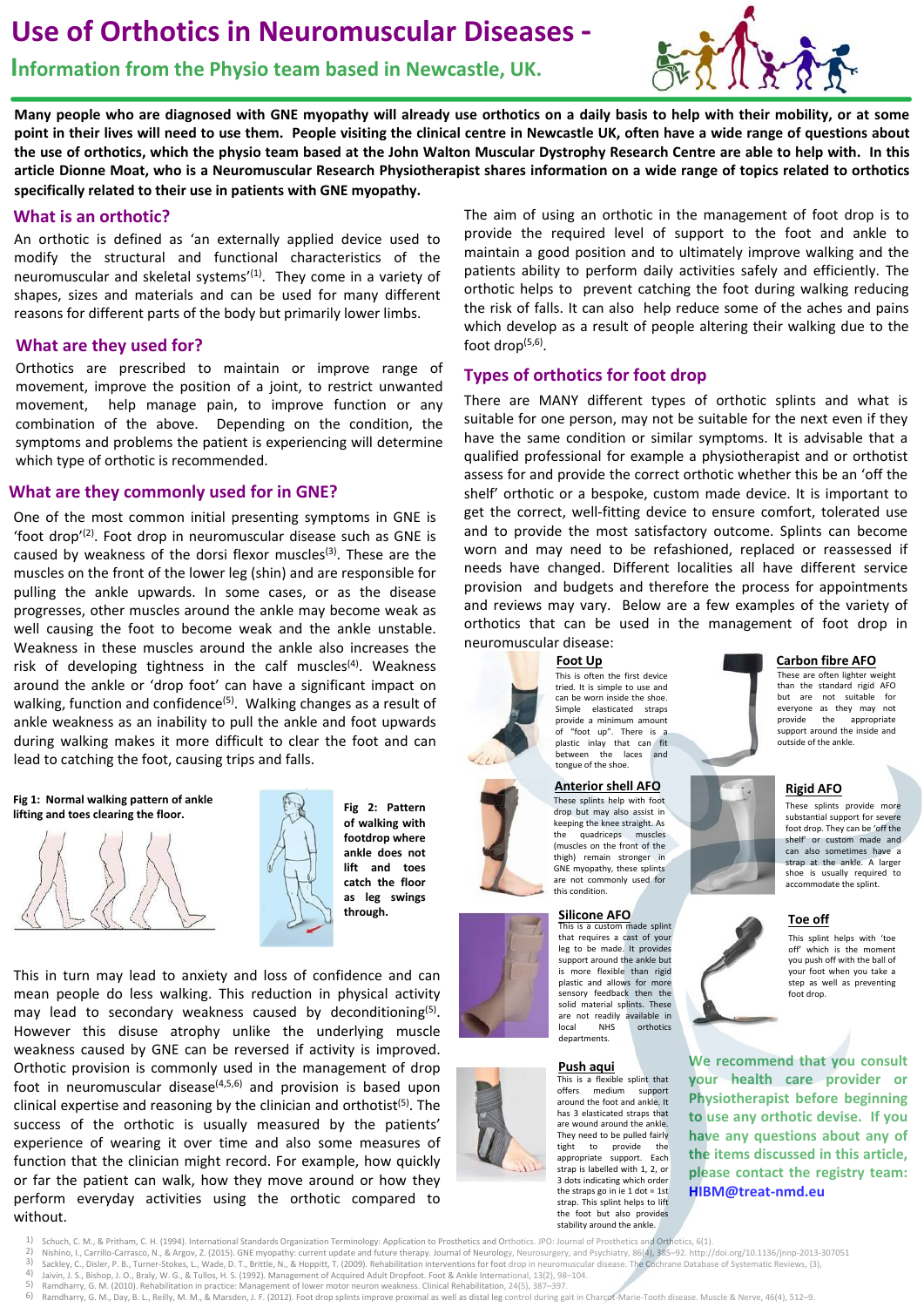# **GNE Myopathy International**

**GMI (GNE Myopathy International) are an international group of GNE myopathy patients, family and friends with the mission to generate awareness among patients and communities worldwide about this rare genetic disorder, and to** 



Members of the GNE Myopathy International Team

**provide information and support to patients. We are located in many countries including Asia, Europe, Middle East and United States of America.**

# **Introduction**

GMI was founded in 2014 and is a consortium of GNE myopathy patients, their families and friends, drawn from all over the world. It is allied to and supported by WWGM (World Without GNE myopathy, a Trust registered in India). Our members and advocates are working actively towards increasing the awareness of GNE myopathy worldwide, and keeping abreast of latest developments in research with therapeutic potential. We are reaching out to patients and their families in our respective countries to share information, and to help newly diagnosed patients. We fervently believe collectively we will help find a cure for GNE Myopathy through advocacy, education, and research.

# **Patient Webinars**

In keeping with our vision that the path to effective treatment is through collective patient action, we provide a platform for patients to come together and acquire information about GNE myopathy through regularly organized patient webinars which are becoming highly popular in our community, and are attended by participants from various countries including Israel, Italy, Saudi Arabia, Pakistan, India, the U.S.A, U.K. and the U.A.E.

#### First Patient Webinar

Title- **"GNE Myopathy Therapies: A Critical Analysis of Current Knowledge"**

#### Speaker: WWGM Managing Trustee, Professor Alok Bhattacharya Held on: September 17, 2016.

Various potential treatment options were discussed including gene therapy, stem cell therapy, mRNA expression, in addition to supplementation with Sialic acid/ManNAc. It was concluded that the way forward for clinical studies would be to follow those potential therapies that are in an advanced stage of development for other genetic disorders, and adapt them for GNE myopathy.

### Second Patient Webinar

# Title- **"Moving the Needle (ON Advances) in GNE Myopathy"**

Speaker: Lalé Welsh, CEO of the Neuromuscular Disease Foundation (NDF) Held on: December 3, 2016

Ms. Welsh discussed the current and the future state of treatments for GNE myopathy such as the ongoing clinical trials for Sialic Acid and ManNAc as well as the potential for gene therapy and stem cell therapy. She explained that the NDF are conducting Pre-Investigative New Drug (IND) work for submission to the US FDA for clinical trials for gene therapy.

#### Third Patient Webinar

**Title: "Stem Cell Therapy for GNE Myopathy"** 

Speakers: Dr. Todd Malan, Roberta Çirişyan and Professor Alok Bhattacharya Held on January 28, 2017

More than 45 participants from various parts of the world joined this webinar discussing stem cell therapy and its applicability for GNE myopathy patients. The first presenter, Dr. Todd Malan (Innovative Cosmetic Surgery Center, Arizona, U.S.A.) talked about stem cells that are present in adipose (fat) tissues of our body. He stressed that they have studied the safety of stem cell use in general (not specific to muscle diseases) and the safety is better than previously anticipated. Further, he hypothesized that positive effect if seen in the study group (non-GNE or muscle disease), may be due to the release of a variety of growth promoting and tissue healing substances which help in repairing damaged tissues. The next presenter Prof. Alok Bhattacharya (Jawaharlal Nehru University New Delhi), gave an overview of the different types of stem cells. Ms Roberta Cirisyan, a GNE myopathy patient was the third speaker on this webinar. She discussed her stem cell treatment administered by Dr. Stavros Alevrogiannis (Athens, Greece). Ms. Cirisyan underwent stem cell transplant in 2016 and started taking various vitamins and minerals per Dr. Alevrogiannis recommendation. This is not a clinical trial but an exploratory study in one patient. The treatment continues and the conclusions are to be drawn at a later date. Following each speaker there was a question and answer session.

# **Flyers**

The GMI team along with many dedicated volunteers have been involved in increasing awareness of GNE myopathy in the community by making and translating flyers describing GNE myopathy in many languages. These can be downloaded from our website (www.gne-myopathy.org). In addition, we have sent these flyers and contacted doctors worldwide informing them about GNE myopathy.

# **Patient Survey**

GMI have also developed a short survey to collate patient-driven information on the effectiveness of various therapies/treatments/ exercises being used. This survey was completed by more than 50 patients. The results of the survey will be available shortly.

**Those who are interested to help us achieve our goals please contact GMI at: wwgm.india@gmail.com**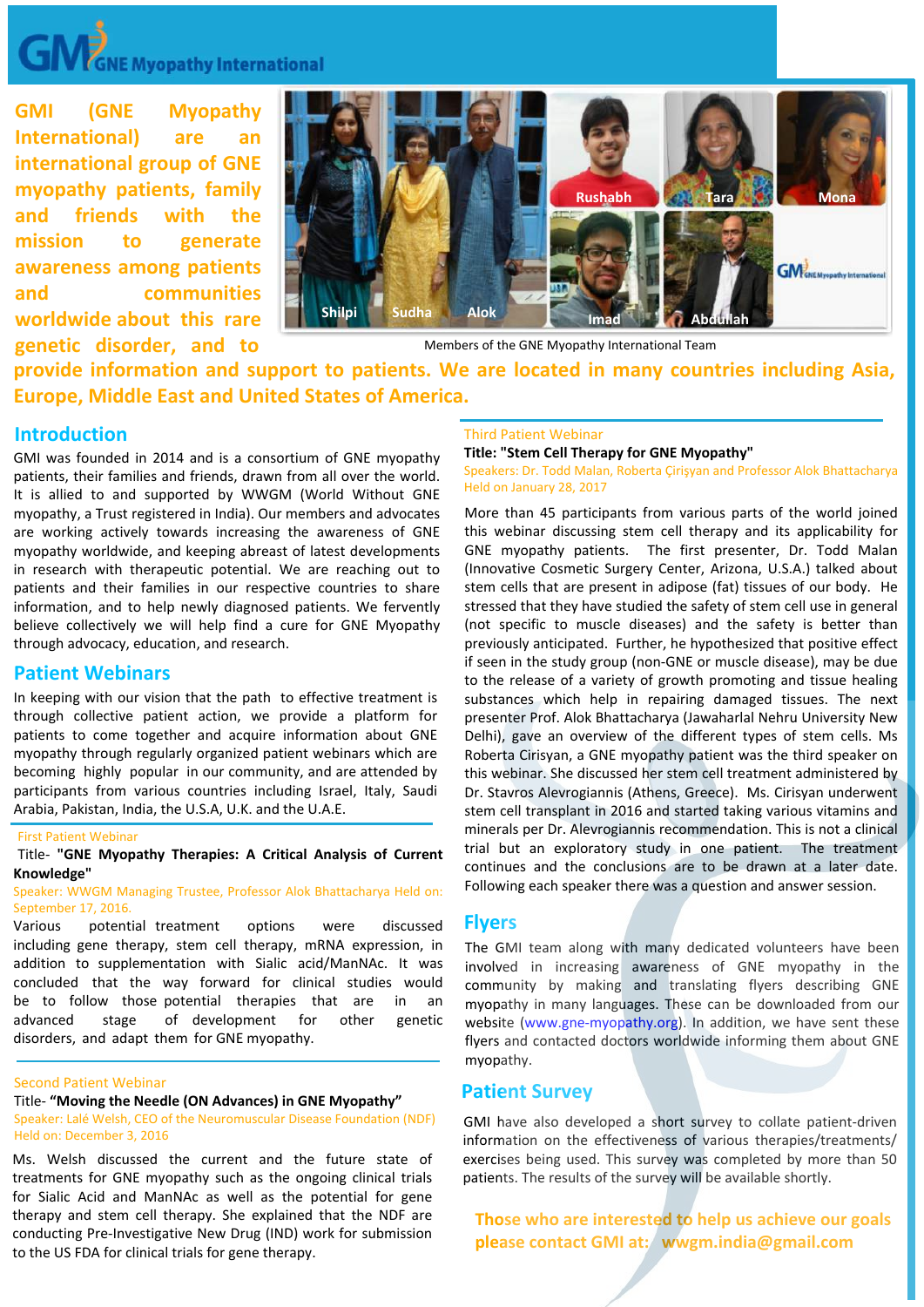

GNE myopathy can only be inherited in an autosomal recessive pattern. This means that the condition can only be passed on to a child if both parents have a copy of the faulty gene i.e. both are 'carriers' of the condition. When two carriers of the same recessive gene mutation have a baby, each parent has a chance of passing on either<br>the gene mutation or the working copy of the gene to the baby. the gene mutation or the working copy of the gene to the baby.

#### at Chromosone 9 (exact location 9p13.3)

#### Genetics – The Basics

- **•** Your genes contain the instructions for your body to grow, develop and remain healthy. Some changes to genes make them faulty which results in the message not being read correctly/at all by the cell.
- There are usually 46 chromosomes in each cell that are arranged into 23 pairs. One of each pair is passed on to us from our mother and the other from our father. 22 of these chromosome pairs are numbered. These numbered pairs are known as the autosomal chromosomes. The 23rd pair is made up of the sex chromosomes called X and Y. Males have an X and a Y chromosome and females have two copies of the X chromosome.
- A variation found in a faulty gene is called a mutation. If a genetic condition only occurs when both copies of the gene are changed, this is called a recessive mutation.
- An autosomal gene is a gene located on a numbered chromosome and usually affects males and females in the same way.



**Fig 1: Chromosome picture (karyotype) showing the GNE gene**

**=**

 $(R)(R)$ 

 $\sigma$ 

**Fig 2:Genetic illustration demonstrating autosomal recessive inheritance.**



As shown in Figure 2, where the gene containing a recessive mutation is represented by 'r' and the working copy by 'R', there are four possible combinations of the genetic information to be passed on in every pregnancy. This means that in every pregnancy there is:

**1 - non-carrier.** 1 chance in 4 (25% chance) that their child will inherit both copies of the working gene and will be unaffected by the condition and not a genetic carrier.

**2 - genetic carriers.** 2 chances in 4 (50% chance) that their child will inherit the recessive gene mutation and the working copy of the gene from the parents and he/she will be an unaffected genetic carrier of the condition, just like the parents. **= or**

**3 - affected.** 1 chance in 4 (25% chance) that they will have a child who inherits both copies of the recessive gene mutation from his/her parents. In this scenario, no working gene product will be produced and their child will be affected by the condition caused by this gene. **=** **provide education, peer support, and resources to caregivers, working to improve the quality of life for the more than 90 million Americans who care for loved ones with chronic conditions, disabilities, disease, or the frailties of old age. They have recently published a list of tips** 

**Caregiver Action Network (CAN) is a non-profit organisation based in the United States of America who** 

10 Tips

for Family

& Caregivers

**(below) that are designed to help those in the position as a caregiver of anybody, including those who care for a person with GNE myopathy. The full article can be found on CAN's website: www.rarecaregivers.org. Please share this article with anybody you know who you feel may benefit from the information it provides.**

**1. Seek support from other caregivers. You are not alone!**

**2. Take care of your own health so that you can be strong enough to take care of your loved one.**

**3. Accept offers of help and suggest specific things people can do to help you.**

**4. Learn how to communicate effectively with doctors.**

**5. Caregiving is hard work so take respite breaks often.**

**6. Watch out for signs of depression and don't delay getting professional help when you need it.**

**7. Be open to new technologies that can help you care for your loved one.**

**8. Organise medical information so it's up to date and easy to find.**

**9. Make sure legal documents are in order.**

**10. Give yourself credit for doing the best you can in one of the toughest jobs there is!**